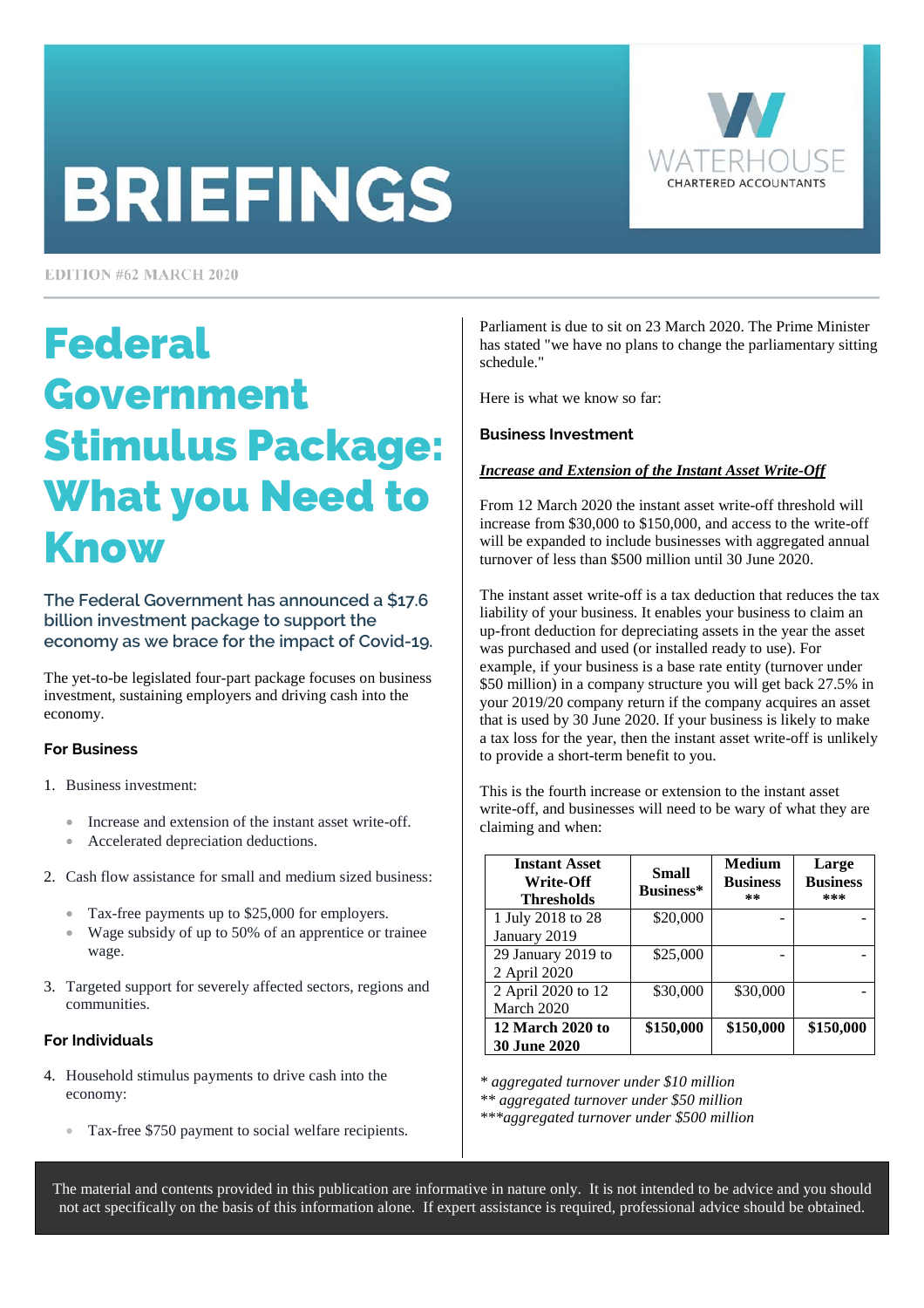

Assets will need to be used or installed ready for use from when the changes were announced on 12 March 2020 until 30 June 2020 to qualify for the higher threshold. Anything previously purchased does not qualify for the higher rate, but may qualify for one of the other thresholds. Similarly, anything purchased, but not installed ready for use by 30 June 2020 will not qualify.

The instant asset write-off only applies to certain depreciable assets such as a concrete tank for a builder, a tractor for a farming business or a truck for a delivery business. You will also need to ensure that there is a relationship between the asset purchased by the business and how the business generates income. You cannot, for example, just go and purchase multiple television sets if they have no relevance to your business.

There are some assets that do not qualify such as horticultural plants, capital works (building construction costs, etc.), assets leased to another party on a depreciating asset lease, etc.

#### *What Businesses can Access the Instant Asset Write-Off*

To access the instant asset write-off, your business needs to be a trading business (the entity buying the assets needs to carry on a business in its own right). It also needs to have an aggregated turnover under \$500 million. Aggregated turnover is the annual turnover of the business plus the annual turnover of any "affiliates" or "connected entities". The aggregation rules are in place to prevent businesses splitting their activities to access the concessions. Another entity is connected with you if:

- You control or are controlled by that entity; or
- Both you and that entity are controlled by the same third entity.

#### **Accelerated Depreciation Deductions**

In addition to the increased instant asset write-off rules, accelerated depreciation deductions will apply from 12 March 2020 until 30 June 2021. This will bring forward deductions that would otherwise be claimed in later years.

Businesses with a turnover of less than \$500 million will be able to deduct 50% of the cost of the asset in the year of purchase. They can also claim a further deduction in that year by applying the normal depreciation rules to the balance of the asset's cost. This will presumably only be relevant if the business cannot already claim an immediate deduction for the full cost of the asset.

For example, assume that a business purchases a new truck for \$250,000 (exclusive of GST) in July 2020. In the 2021 tax return the business would claim an up-front deduction of \$125,000. The business would also claim a further deduction for the depreciation that would have arisen on the balance of

**Head Office** Suite 12 Level 3. **Gateway Building** 1 Mona Vale Road Mona Vale NSW 2103 **Sydney Office** Suite 802 Level 8 23 O'Connell Street Sydney NSW 2000

the cost. If the business is a small business entity and using the simplified depreciation rules, this would mean an additional deduction of \$18,750 (i.e. 15% x \$125,000). The total deduction in the 2021 tax return would be \$143,750. Without the introduction of this investment incentive the business would have claimed a deduction of \$37,500 (i.e. 15% x \$250,000).

This incentive will only be available in relation to new assets that are acquired after 12 March 2020 and are first used or installed ready for use by 30 June 2021. It will not apply to second-hand assets or buildings and other capital works expenditure.

#### **Cash Flow Assistance for Small and Medium Sized Business**

#### *Tax-Free Payments up to \$25,000 for Employers*

Tax-free cash flow support between \$2,000 and \$25,000 will be available to eligible businesses with a turnover of less than \$50 million that employ staff between 1 January 2020 and 30 June 2020.

This is not a direct cash payment, but a credit equal to 50% of the PAYG amounts withheld from salary and wages paid to employees. The employer will need to lodge an activity statement to trigger the entitlement. If the credit puts the business in a refund position the excess amount will be refunded by the ATO within 14 days.

If a business pays salary and wages to employees, but is not required to withhold any tax then a minimum payment of \$2,000 will still be made.

Businesses that lodge activity statements on a quarterly basis will be eligible to receive the credit for the quarters ending March 2020 and June 2020. Businesses that lodge on a monthly basis will be eligible for the credit for the March 2020, April 2020, May 2020 and June 2020 lodgements. The minimum \$2,000 payment will be applied to the first lodgement.

Eligibility for the measure will be based on prior year turnover. We will have to wait for the legislation for the finer details.

#### **Wage Subsidy of up to 50% of an Apprentice or Trainee Wage**

Eligible employers can apply for a wage subsidy of 50% of an apprentice's or trainee's wage for up to nine months from 1 January 2020 to 30 September 2020. The payments are accessible to businesses with less than 20 employees. Employers will receive up to \$21,000 per apprentice (\$7,000 per quarter).

T 02 8973 2222 admin@waterhouseca.com.au www.waterhouseca.com.au ABN 60 535 258 608

Liability limited by a scheme approved under Professional<br>Standards Legislation



Chartered **Accountants**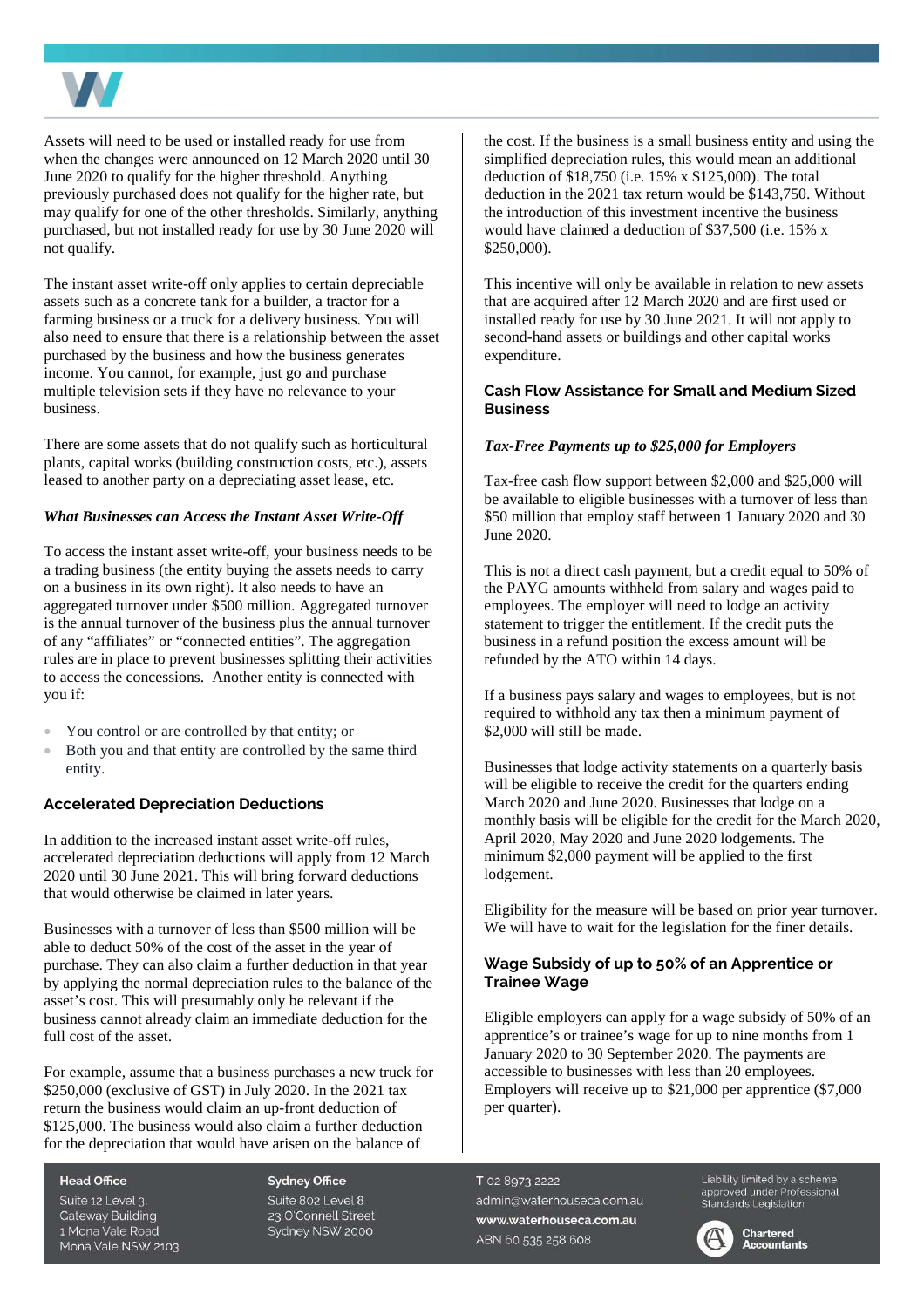

Where a small business is not able to retain an apprentice, the subsidy will be available to a new employer that employs that apprentice.

In order to qualify for this payment the apprentice or trainee must have been in training with the business as at 1 March 2020. Employers of any size and group training organisations that re-engage an eligible out-of-trade apprentice or trainee will also be eligible for the subsidy.

It is expected that employers will be able to register for the subsidy from early April 2020. Final claims for payment must be lodged by 31 December 2020.

#### **Targeted Support for Severely Affected Sectors, Regions and Communities**

\$1 billion has been committed to support sectors, regions and communities disproportionately affected by the economic impact of Covid-19. Tourism, agriculture and education are specifically mentioned.

Initial measures include:

- 1. Waiver of fees and charges for tourism businesses that operate in the Great Barrier Reef Marine Park and Commonwealth National Parks.
- 2. Additional assistance to help businesses identify alternative export markets or supply chains.
- 3. Measures to promote domestic tourism.

Further plans and measures will be developed with the affected industries and communities.

Administrative relief for certain tax obligations will also be provided, including deferred tax payments up to four months. The ATO will establish a temporary shopfront in Cairns within the next few weeks to support the region's small businesses. Other initiatives to bring support to the communities are being considered.

#### **Household Stimulus Payments to Drive Cash into the Economy**

#### *Tax-Free \$750 Payment to Social Welfare Recipients*

A one-off, \$750 cash payment will be made to pensioners, social security, veteran and other income support recipients and eligible concession card holders. Payments will be from 31 March 2020 on a progressive basis; 90% are expected to be made by mid-April 2020.

The payment will be tax-free and will not count as income for Social Security, Farm Household Allowance and Veteran payments.

There will be one payment per eligible recipient even if they qualify in multiple ways.

#### **Casual Employees able to Access the Newstart "Sickness Payment"**

While not part of the stimulus package, the Prime Minister has stated that casual employees required to self-isolate or who contract Covid-19 will be eligible for a sickness payment (jobseeker payment) through Newstart. The normal waiting period for this payment will be waived.

#### **More Information**

- [Media release Economic Stimulus Package](https://ministers.treasury.gov.au/ministers/josh-frydenberg-2018/media-releases/economic-stimulus-package)
- [Press conference transcript](https://www.pm.gov.au/media/press-conference-parliament-house-4)
- [Economic Response to the Coronavirus](https://treasury.gov.au/coronavirus)
- [ATO Support measures to assist those affected by COVID-](https://www.ato.gov.au/Media-centre/Media-releases/Support-measures-to-assist-those-affected-by-COVID-19/)19

We will bring you more details as they become available.

## NSW Government Stimulus Package: What you Need to Know

**The State Government has also announced a stimulus package – a \$2.3 billion investment package to support the economy as we brace for the impact of Covid-19.** 

This package has two key components: \$700 million in extra health funding and \$1.6 billion in tax cuts to support jobs. Key elements of the NSW Covid-19 package include:

#### **Health Boost**

• \$700 million extra funding for NSW Health. This will assist in doubling ICU capacity, preparing for additional Covid-19 testing, purchasing additional ventilators and medical equipment, establishing acute respiratory clinics and bringing forward elective surgeries to private hospitals.

#### **Business Support and Jobs**

• \$450 million for the waiver of payroll tax for businesses with payrolls of up to \$10 million for three months (i.e. to

#### **Head Office**

Suite 12 Level 3. **Gateway Building** 1 Mona Vale Road Mona Vale NSW 2103

**Sydney Office** Suite 802 Level 8 23 O'Connell Street Sydney NSW 2000

#### T 02 8973 2222

admin@waterhouseca.com.au www.waterhouseca.com.au ABN 60 535 258 608